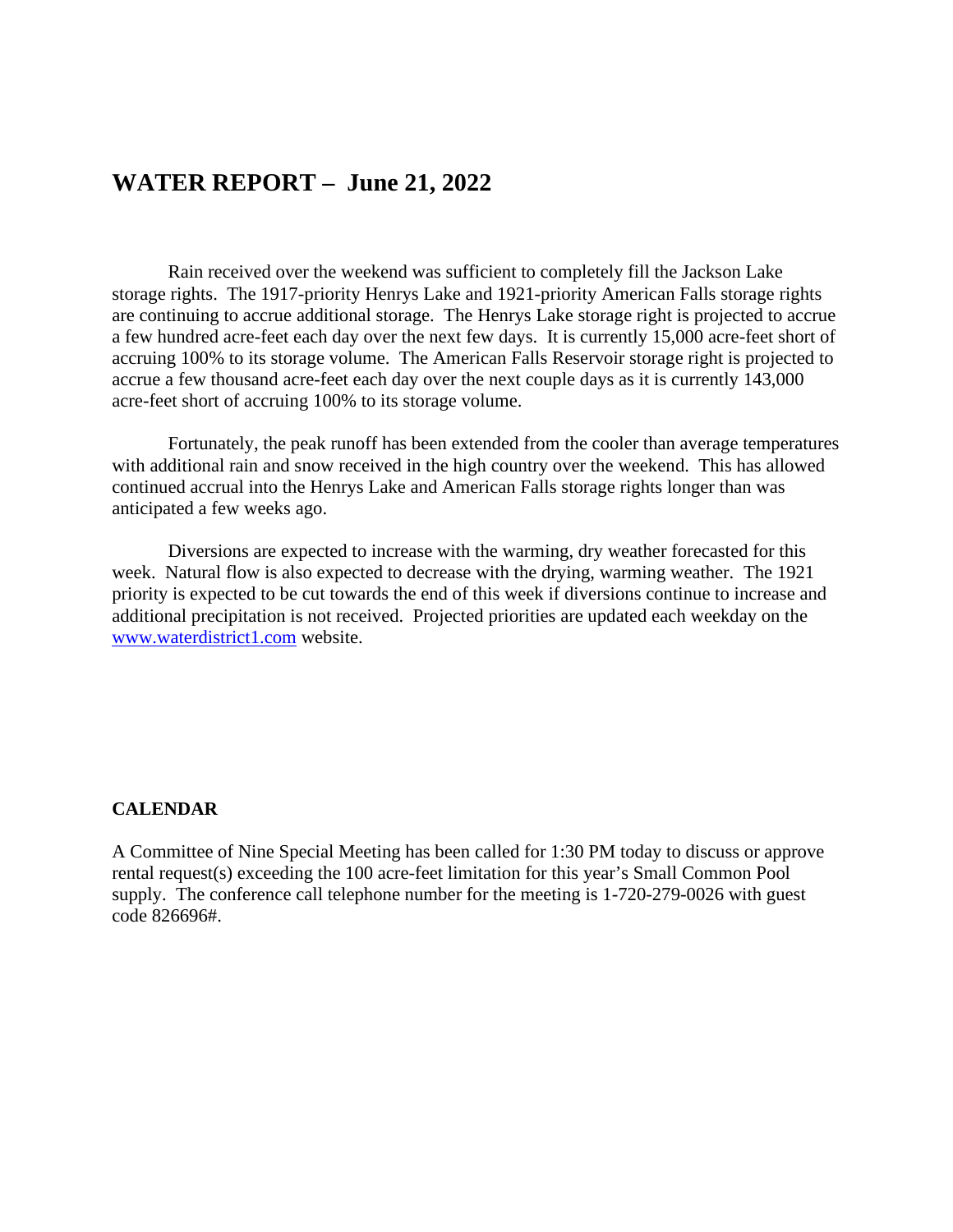## WATER DISTRICT 01 - WEEKLY WATER REPORT 06/21/2022

| Reach Name          | DIVERSION DATA<br>PRIORITY DATES | Projected Priority Dates<br>For Actual Date 06/22/2022 |
|---------------------|----------------------------------|--------------------------------------------------------|
| SNAKE ABV LORENZO   | 3/31/1921                        | 3/31/1921                                              |
| <b>HENRYS FORK</b>  | 3/31/1921                        | 3/31/1921                                              |
| <b>FALLS RIVER</b>  | 3/31/1921                        | 3/31/1921                                              |
| TETON RIVER         | 3/31/1921                        | 3/31/1921                                              |
| TETON LOWER N. FORK | 3/31/1921                        | 3/31/1921                                              |
| SNAKE ABV BLCKFOOT  | 3/31/1921                        | 3/31/1921                                              |
| SNAKE BLW BLCKFOOT  | 3/31/1921                        | 3/31/1921                                              |
|                     |                                  |                                                        |

### Diversion Data

| Actual            |          |                                   | CFS            | <b>CFS</b>   | AF             | AF           |  |
|-------------------|----------|-----------------------------------|----------------|--------------|----------------|--------------|--|
| Date              | Site     | Diversion                         | DIVN           | <b>STOR</b>  | USED           | <b>RMNG</b>  |  |
| Jun 16            | 13033010 | PALISADES CANAL                   | 40             | 0            | 0              | 0            |  |
| Jun 16            |          | 13037505 ANDERSON CANAL (1A)      | 309            | 0            | 1800           | $-1800$      |  |
| Jun 16            | 13037975 | EAGLE ROCK CAN (1) (1B)           | 504            | 0            | $\mathbf 0$    | $\mathbf{0}$ |  |
| Jun 16            |          | 13037980 FARMERS FRIEND           | 448            | $\bf{0}$     | 330            | $-330$       |  |
| Jun 16            | 13037985 | ENTERPRISE CANAL                  | 196            | 0            | 1209           | $-1209$      |  |
| Jun $16$          | 13038025 | <b>BUTLER ISLAND</b>              | 38             | 0            | $\mathbf 0$    | $\mathbf{0}$ |  |
| Jun 16            | 13038030 | ROSS AND RAND                     | 8              | 0            | 62             | $-62$        |  |
| Jun 16            |          | 13038055 HARRISON CANAL           | 369            | $\bf{0}$     | 38             | $-38$        |  |
| Jun 16            | 13038085 | RUDY CANAL                        | 242            | 0            | 888            | $-888$       |  |
|                   |          | 13038090 LOWDER SLOUGH CANAL      | 50             | 0            | $\overline{2}$ | $-2$         |  |
| Jun $16$          |          | 13038098 KITE & NORD CANAL        | 6              | 0            | 40             | $-40$        |  |
| Jun 16            |          | 13038110 BURGESS CANAL * (4A)     | 799            | 0            | 1124           | $-1124$      |  |
| Jun 16            |          | 13038115 CLARK & EDWARDS * (5A)   | 67             | 0            | 12             | $-12$        |  |
| Jun 16            |          |                                   | $\mathbf{0}$   | $\bf{0}$     | 17             | $-17$        |  |
| Jun $16$          |          | 13038145 CROFT DITCH              | 117            | 0            | 2              | $-2$         |  |
| Jun 16            |          | 13038150 EAST LABELLE CANAL       | 127            | $\bf{0}$     | 27             | $-27$        |  |
| Jun $16$          |          | 13038180 RIGBY CANAL              | 7              | 0            | $\mathbf 0$    | 0            |  |
| Jun 16            |          | 13038204 DILTS LATERAL (3) (6B)   | 9              | $\bf{0}$     | $\mathbf 0$    | 0            |  |
| Jun 16            |          | 13038205 DILTS CANAL (6A)         |                | 0            | 0              | 0            |  |
| Jun 16            |          | 13038210 ISLAND CANAL (30A)       | 169            |              | $\mathbf 0$    | $\mathbf{0}$ |  |
| Jun 16            |          | 13038225 W. LABELLE & L.I. * (7A) | 434            | $\mathbf 0$  |                | -371         |  |
| Jun 16            |          | 13038305 PARKS & LEWISVILLE       | 381            | 0            | 371            | $-21$        |  |
| Jun $16$          |          | 13038315 NORTH RIGBY CANAL        | 49             | 0            | 21             | 0            |  |
| Jun $16$          |          | 13038340 WHITE DITCH (4) (7B)     | 2              | 0            | 0              | $\mathbf{0}$ |  |
| Jun $16$          |          | 13038360 BRAMWELL CANAL (8A)      | $\mathbf 0$    | $\mathbf 0$  | $\mathbf 0$    |              |  |
| Jun 16            |          | 13038362 ELLIS CANAL (5) (30B)    | $\mathbf 0$    | 0            | $\mathbf{0}$   | $\mathbf 0$  |  |
| Jun $16$          |          | 13038388 MATTSON-CRAIG CANAL      | 5              | 0            | 41             | $-41$        |  |
| Jun 16            |          | 13038392 SUNNYDELL CANAL (29A)    | 125            | $\mathbf 0$  | 111            | -111         |  |
| Jun 16            |          | 13038426 LENROOT CANAL            | 100            | 0            | 41             | $-41$        |  |
| Jun 16            |          | 13038431 REID CANAL               | 150            | 0            | 217            | -217         |  |
| Jun $16$          |          | 13038434 TEXAS & LIBERTY          | 221            | 0            | $\mathbf{0}$   | $\bf{0}$     |  |
| Jun 16            |          | 13038435 BANNOCK JIM SLOUGH       | 16             | 0            | 2              | $-2$         |  |
| Jun 16            |          | 13038436 HILL PETTINGER           | $\overline{7}$ | $\mathbf{0}$ | 15             | $-15$        |  |
| Jun 16            |          | 13038437 NELSON COREY CANAL       | 4              | 0            | 0              | $\mathbf 0$  |  |
| Jun $15$          |          | 13046310 DEWEY CANAL              | 15             | $\mathbf 0$  | 181            | $-181$       |  |
| Jun 15            |          | 13047305 YELLOWSTONE CANAL        | 3              | 0            | 0              | 0            |  |
|                   |          | 13047475 MARYSVILLE CANAL * (9A)  | 23             | $\pmb{0}$    | $\bf{0}$       | $\mathbf 0$  |  |
| Jun 15            |          | 13047575 FARMERS OWN CANAL (11A)  | 27             | 0            | 0              | 0            |  |
| Jun 15            |          | 13047681 CONANT CK CANAL (12A)    | 6              | 0            | $\mathbf{0}$   | 0            |  |
| Jun 15            |          | 13048475 ENTERPRISE CANAL         | 55             | 0            | 698            | -698         |  |
| Jun 15            |          |                                   | 146            | 0            | 366            | $-366$       |  |
| Jun $15$          |          | 13048560 FALL RIVER CANAL (16A)   | 25             | 0            | 98             | $-98$        |  |
| Jun 15            |          | 13048705 CHESTER CANAL            | 9              | 0            | 136            | $-136$       |  |
| Jun 15            |          | 13049010 SILKEY CANAL             | 23             | 0            | 1              | -1           |  |
| Jun 15            |          | 13049015 CURR CANAL               | 42             | $\bf{0}$     | 145            | $-145$       |  |
| Jun <sub>15</sub> |          | 13049550 LAST CHANCE CANAL        | $\mathbf 0$    | 0            | $\mathbf{0}$   | 0            |  |
| Jun 15            |          | 13049560 CROSSCUT TO TETN         |                | $\mathbf 0$  | $\mathbf{0}$   | $\mathbf 0$  |  |
| Jun $15$          |          | 13049561 XCUT FALL R (6) (16B)    | 160            | 0            | 72             | $-72$        |  |
| Jun 15            |          | 13049705 FARMERS FRIEND           | 61             | $\mathbf 0$  | 134            | $-134$       |  |
|                   |          | Jun 15 13049710 TWIN GROVES CANAL | 71             |              |                | $-567$       |  |
| Jun 15            |          | 13049725 ST ANTHY UNION (17A)     | 281            | 0            | 567<br>299     | $-299$       |  |
| Jun $15$          |          | 13049805 SALEM UNION CANAL        | 148            | $\mathbf 0$  |                | $-778$       |  |
| Jun 15            |          | 13050525 EGIN CANAL               | 171            | 0            | 778            |              |  |
| Jun <sub>15</sub> |          | 13050530 ST ANTHY UNION (7) (17B) | 61             | $\mathbf 0$  | $\mathbf{0}$   | $\mathbf{0}$ |  |
| Jun 15            |          | 13050535 INDEPENDENT CANAL        | 122            | 0            | 168            | -168         |  |
| Jun 15            |          | 13050545 CONSOLIDATED FRMRS       | 192            | $\bf{0}$     | 346            | -346         |  |
| Jun 15            |          | 13054515 CANYON CREEK CANAL       | 0              | 0            | $\mathbf{0}$   | 0            |  |
| Jun <sub>15</sub> |          | 13055030 WILFORD CANAL            | 30             | 0            | 20             | $-20$        |  |
| Jun $15$          |          | 13055040 TETON IRRIGATION (18A)   | 31             | 0            | 116            | $-116$       |  |

FOOTNOTES: (#) STORAGE DIVERSION COMBINED WITH (#A)

TOTAL DIVERSION AND STORAGE USE DOES NOT INCLUDE ADDITIONAL PUMP<br>DIVERSIONS (NOT SHOWN) ADDED AT THE END OF THE YEAR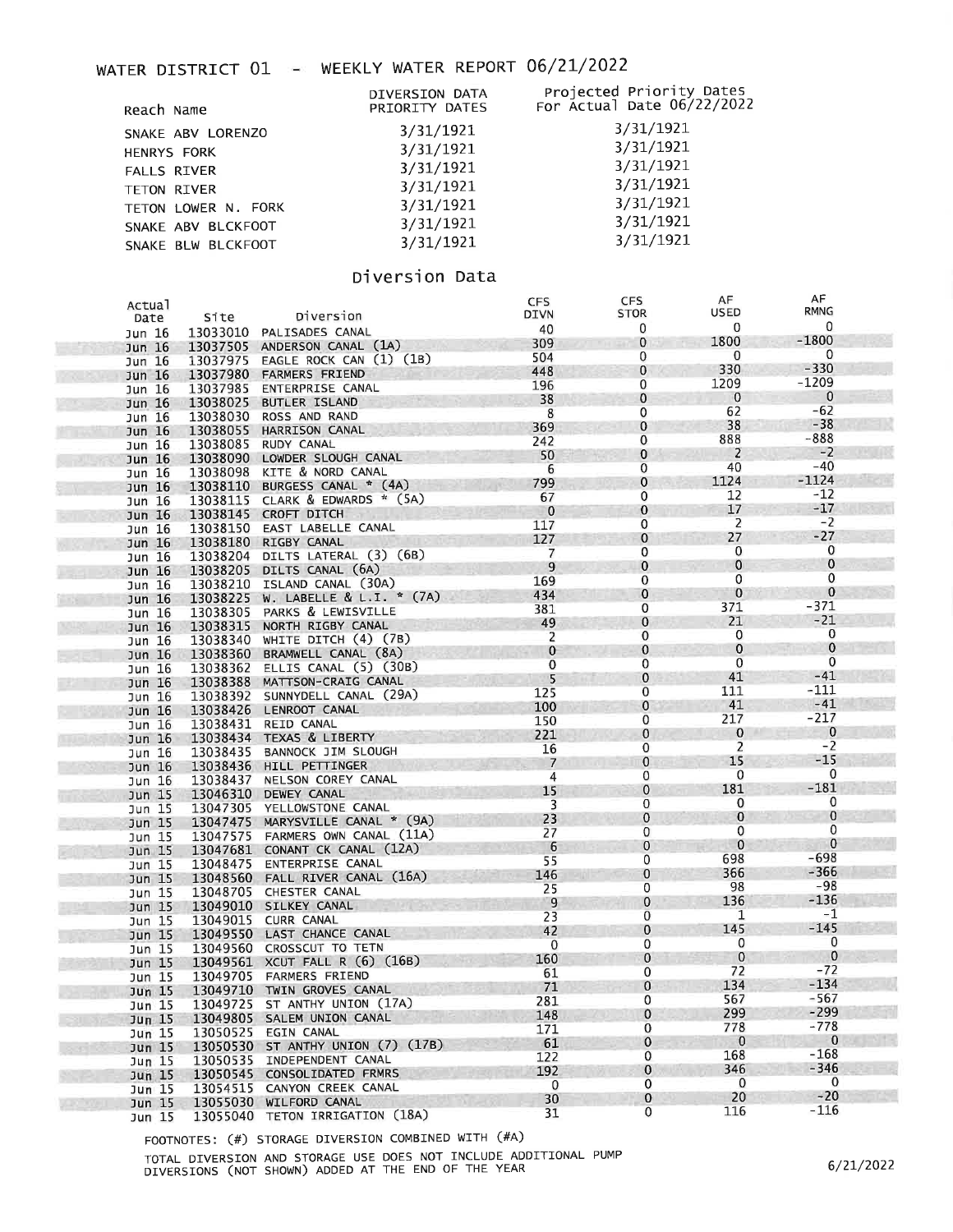# WATER DISTRICT 01 - WEEKLY WATER REPORT 06/21/2022

| Actual            |          |                                                     | <b>CFS</b><br><b>DIVN</b> | <b>CFS</b><br><b>STOR</b> | AF<br>USED              | AF<br>RMNG       |
|-------------------|----------|-----------------------------------------------------|---------------------------|---------------------------|-------------------------|------------------|
| Date              | Site     | Diversion                                           | 11                        | 0                         | $\overline{4}$          | $-4$             |
| Jun 15            |          | 13055050 PIONEER CANAL                              | 3                         | $\mathbf 0$               | $\mathbf 0$             | $\mathbf 0$      |
| Jun 15            |          | 13055060 STEWART CANAL                              | 6                         | $\bf{0}$                  | 34                      | $-34$            |
| Jun 15            |          | 13055205 PINCOCK-BYINGTON                           | 277                       | 0                         | 454                     | -454             |
| Jun 15            |          | 13055210 TETON ISLND FEEDER (35A)                   | 16                        | $\mathbf{0}$              | $\mathbf 0$             | $\mathbf 0$      |
| Jun $15$          |          | 13055245 SALEM UNION B                              | 4                         | 0                         | 0                       | 0                |
| Jun 15            |          | 13055275 ROXANA CANAL<br>13055280 ISLAND WARD CANAL | 3                         | $\mathbf 0$               | 62                      | $-62$            |
| Jun <sub>15</sub> |          | 13055295 SAUREY CANAL                               | 12                        | 0                         | 66                      | -66              |
| Jun 15<br>Jun 15  |          | 13055315 WOODMANSEE-JOHNSON (19A)                   | 8                         | 0                         | $\bf{0}$                | $\mathbf 0$      |
|                   |          | 13055323 CITY OF REXBURG (34A)                      | 19                        | 0                         | $\mathbf 0$             | 0                |
| Jun 15<br>Jun 15  |          | 13055334 REXBURG IRRIGATION                         | 104                       | 0                         | 55                      | $-55$            |
| Jun 16            |          | 13057025 BUTTE & MARKET * (20A)                     | 291                       | 0                         | 0                       | $\mathbf 0$      |
| Jun 16            |          | 13057030 BEAR TRAP CANAL                            | 52                        | $\mathbf 0$               | 3                       | $-3$             |
| Jun 16            |          | 13057125 OSGOOD CANAL                               | 74                        | 0                         | 144                     | $-144$           |
| Jun 16            |          | 13057126 CLEMENTS CANAL                             | $\bf{0}$                  | 0                         | 0                       | $\mathbf 0$      |
| Jun 16            |          | 13057130 KENNEDY CANAL                              | 3                         | 0                         | 0                       | 0                |
| Jun 16            |          | 13057135 GREAT WESTERN (21A)                        | 256                       | 0                         | $\bf{0}$                | $\bf{0}$         |
| Jun 16            |          | 13057145 IDAHO CANAL (33A)                          | 645                       | 0                         | $\mathbf 0$             | 0                |
| Jun 16            |          | 13057250 PORTER CANAL (9) (21B)                     | 210                       | $\bf{0}$                  | $\mathbf 0$             | $\bf{0}$         |
| Jun 16            |          | 13058125 FERGUSON CANAL                             | 5                         | 0                         | $\mathbf 0$             | 0                |
| Jun $16$          |          | 13058290 ORVAL AVERY CNL                            | 5                         | $\bf{0}$                  | $\mathbf 0$             | $\mathbf 0$      |
| Jun 16            |          | 13058310 ROY AVERY CANAL                            | 20                        | 0                         | 0                       | 0                |
| Jun $16$          |          | 13058370 R COOPER SAND CR                           | $\mathbf 0$               | $\bf{0}$                  | 0                       | $\bf{0}$         |
| Jun 16            |          | 13058380 R COOPER WLLW CK                           | 17                        | 0                         | 0                       | 0                |
| Jun 16            |          | 13058510 PROGRESSIVE SAND                           | 454                       | $\bf{0}$                  | 1                       | $-1$             |
| Jun 16            |          | 13058514 W & O COOPER                               | 8                         | 0                         | $\mathbf{0}$            | 0                |
| Jun 16            |          | 13058515 IDAHO FR SAND CK                           | $\mathbf 0$               | $\bf{0}$                  | $\bf{0}$                | $\mathbf 0$      |
| Jun 16            |          | 13058530 PROGRESSIVE WILL                           | 118                       | $\mathbf 0$               | 44                      | $-44$            |
| Jun 16            |          | 13059505 WOODVILLE CANAL (22A)                      | 49                        | $\bf{0}$                  | 0                       | $\bf{0}$         |
| Jun 16            |          | 13059520 WOODVILLE SIPHON (22B)                     | 13                        | 0                         | $\Omega$                | 0                |
| Jun 16            |          | 13059525 SNAKE RIVER VLLY * (23A)                   | 296                       | 0                         | 1046                    | $-1046$          |
| Jun 17            |          | 13060500 RESERVATION CANAL                          | 158                       | 0                         | 0                       | 0                |
| Jun $17$          |          | 13060501 X RESERVATION                              | 261                       | 0                         | $\mathbf 0$             | $\mathbf 0$      |
| Jun 17            |          | 13061430 BLACKFOOT CANAL                            | 344                       | $\mathbf 0$               | 0                       | $\mathbf 0$      |
| Jun $17$          |          | 13061520 NEW LAVA SIDE * (24A)                      | 130                       | $\bf{0}$                  | 0                       | $\mathbf 0$      |
| Jun 17            |          | 13061525 PEOPLES CANAL * (25A)                      | 259                       | 0                         | 0                       | 0                |
| Jun $17$          |          | 13061610 ABERDEEN CANAL                             | 1105                      | 0                         | 4827                    | $-4827$          |
| Jun 17            |          | 13061650 CORBETT CANAL                              | 143                       | 0                         | 0                       | 0<br>$\bf{0}$    |
| Jun 17            |          | 13061670 NIELSON-HANSEN                             | $\mathbf{0}$              | 0                         | 0                       |                  |
| Jun 17            |          | 13061705 RIVERSIDE CANAL * (26A)                    | 82                        | 0                         | $\mathbf 0$             | 0<br>$\mathbf 0$ |
| Jun 17            |          | 13061995 DANSKIN CANAL                              | 144                       | $\bf{0}$                  | $\bf{0}$<br>$\mathbf 0$ | 0                |
| Jun 17            |          | 13062050 TREGO CANAL                                | 34                        | $\mathbf 0$               | 0                       | 0                |
| Jun $17$          |          | 13062051 JENSEN GROVE                               | 27                        | $\bf{0}$                  | 0                       | 0                |
| Jun 17            |          | 13062503 WEARYRICK CANAL                            | 47                        | 0                         | $\mathbf 0$             | 0                |
| Jun $17$          |          | 13062506 WATSON CANAL                               | 87                        | 0                         | 0                       | 0                |
| Jun 17            |          | 13062507 PARSONS CANAL                              | 29                        | 0                         | 0                       | $\bf{0}$         |
| Jun 18            | 13075800 | PORTNEUF RENTAL                                     | $\mathbf 0$               | $\bf{0}$                  | 14355                   | $-14355$         |
| Jun 18            |          | 13075900 FT HALL MICHAUD                            | 164                       | 164<br>104                | 5911                    | $-5911$          |
| $3$ un $18$       |          | 13076400 FALLS IRRIG PUMP                           | 104                       |                           | 36510                   | $-36510$         |
| Jun 19            |          | 13080000 MINIDOKA NSIDE * (27A)                     | 912                       | 3<br>$\mathbf 0$          | $\bf{0}$                | 0                |
| Jun 19            |          | 13080500 MINIDOKA SSIDE (10) (27B)                  | 947                       |                           | 16820                   | $-16820$         |
| Jun 20            |          | 13085500 A & B IRRIGATION                           | 228                       | 228<br>$\bf{0}$           | 0                       | $\mathbf 0$      |
| Jun 20            | 13085800 | PA LATRL PUMP (11) (28B)                            | 42                        | 25                        | 8408                    | $-8408$          |
| Jun 20            |          | 13086000 MILNER IRRIGATION                          | 195<br>711                | 0                         | 0                       | $\bf{0}$         |
| Jun 20            | 13086520 | NSIDE XCT GDNG (11) (28E)                           | 1422                      | 0                         | 73484                   | $-73484$         |
| Jun 20            | 13086530 | RES DIST #2 CANAL                                   | 2210                      | $\mathbf{0}$              | 67685                   | -67685           |
| <b>Jun 20</b>     | 13087000 | N SIDE TWIN FALLS (28A)                             | 2925                      | 0                         | 7819                    | $-7819$          |
| Jun 20            |          | 13087500 TWIN FALLS S SIDE                          |                           |                           |                         |                  |